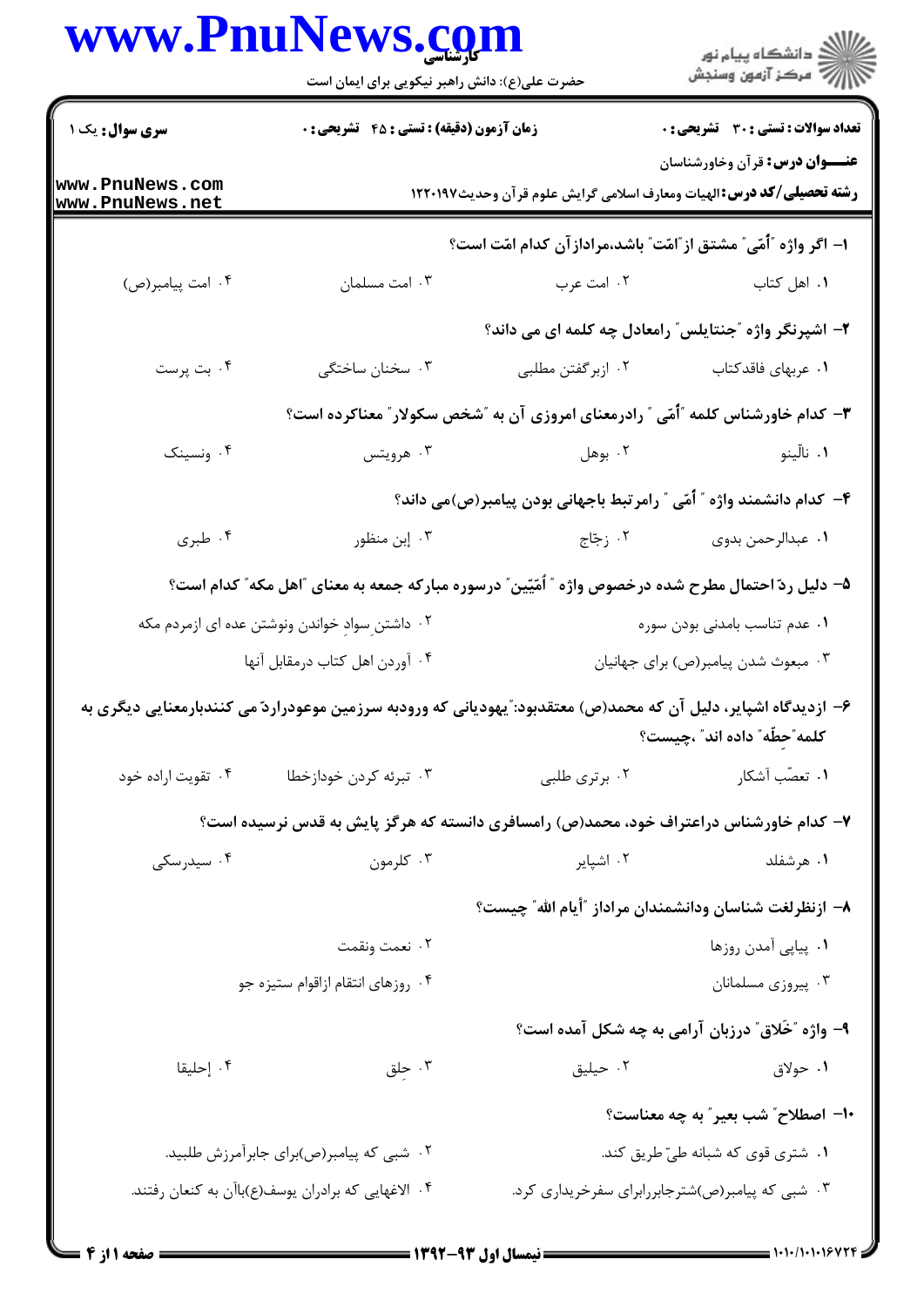| www.PnuNews.com                                                                                                    | حضرت علی(ع): دانش راهبر نیکویی برای ایمان است                                                               |                                                                                                                                                                                                                                      | ر دانشڪاه پيام نور<br>ا∛ مرڪز آزمون وسنڊش                                                                                                |  |  |  |
|--------------------------------------------------------------------------------------------------------------------|-------------------------------------------------------------------------------------------------------------|--------------------------------------------------------------------------------------------------------------------------------------------------------------------------------------------------------------------------------------|------------------------------------------------------------------------------------------------------------------------------------------|--|--|--|
| سری سوال : ۱ یک                                                                                                    | <b>زمان آزمون (دقیقه) : تستی : 45 گتشریحی : 0</b>                                                           |                                                                                                                                                                                                                                      | <b>تعداد سوالات : تستی : 30 ٪ تشریحی : 0</b>                                                                                             |  |  |  |
| www.PnuNews.com<br>www.PnuNews.net                                                                                 |                                                                                                             | <b>رشته تحصیلی/کد درس:</b> الهیات ومعارف اسلامی گرایش علوم قرآن وحدیث۱۲۲۰۱۹۷                                                                                                                                                         | <b>عنـــوان درس:</b> قرآن وخاورشناسان                                                                                                    |  |  |  |
|                                                                                                                    | 11– كدام خاورشناس درتبيين معناي "خاتَم" ،وظيفه پيامبر(ص) راهمچون "سردفتراداره ثبت اسنادواملاک" تلقي مي کند؟ |                                                                                                                                                                                                                                      |                                                                                                                                          |  |  |  |
| ۰۴ شوالی                                                                                                           | ۰۳ هرویتس                                                                                                   | ۲. گانو                                                                                                                                                                                                                              | ۰۱ اشپایر                                                                                                                                |  |  |  |
|                                                                                                                    |                                                                                                             | ۱۲– ازدیدگاه أبوعبید،دلیل نامگذاری تمام قر آن به ؒمثانی ؒچیست؟                                                                                                                                                                       |                                                                                                                                          |  |  |  |
|                                                                                                                    | ٠٢ وجودتمام معارف قرآن درسوره سبع المثاني                                                                   |                                                                                                                                                                                                                                      | ١. ذكراًيه رحمت وعذاب باهمديگر                                                                                                           |  |  |  |
|                                                                                                                    | ۰۴ نزول سوره حمدبعنوان سوره مثاني وتكرارآن درنماز                                                           | ۰۳ ذکر "قرآن عظیم"درکنار "سبع المثانی"درآیه ۸۷ سوره حجر                                                                                                                                                                              |                                                                                                                                          |  |  |  |
|                                                                                                                    |                                                                                                             | ۱۳- كلمه "نور" درآيه شريفه"وجَعلنا لَهُ نوراً يمشي به في الناس"به چه معناست؟                                                                                                                                                         |                                                                                                                                          |  |  |  |
| ۰۴ هدایت الهی                                                                                                      | ۰۳ قرآن                                                                                                     | ۰۲ ایمان                                                                                                                                                                                                                             | ۰۱ پیامبر(ص)                                                                                                                             |  |  |  |
|                                                                                                                    |                                                                                                             | ۱۴– تفسیرملاصدراازکلمات ؒمصباح ؒ، ؒزُجاجه ؒ و  ؒمشکوه ؒ درسوره مبارکه نور،به ترتیب کدام است؟                                                                                                                                         |                                                                                                                                          |  |  |  |
|                                                                                                                    | ۰۲ کلام خدا-دل عارف-سینه عارف                                                                               |                                                                                                                                                                                                                                      | ٠١ انوارقدسي-پيامبر(ص)-سينه پيامبر(ص)                                                                                                    |  |  |  |
|                                                                                                                    | ۰۴ قضاياي معقول-فكروانيشه-عقل بالملكه                                                                       |                                                                                                                                                                                                                                      | ۰۳ حقیقت بسیط-گوهرذات-عقل هیولایی                                                                                                        |  |  |  |
|                                                                                                                    |                                                                                                             | ۱۵− تفسیر ًأیّام الله ً به ″مراتب آخرت ومقامات انسان ازعالم مثال و…″،ازکدام یک ازمفسران است؟                                                                                                                                         |                                                                                                                                          |  |  |  |
| ۰۴ ملا فتح الله کاشانی                                                                                             | ۰۳ سلطان محمدگنابادی                                                                                        | ۰۲ ملاصدرا                                                                                                                                                                                                                           | ٠١. علامه طباطبايي                                                                                                                       |  |  |  |
|                                                                                                                    |                                                                                                             |                                                                                                                                                                                                                                      | ۱۶- ″ ما لَه مِن جِههٍ″ معنای کدام یک ازواژگان است؟                                                                                      |  |  |  |
| ۰۴ قسطاس                                                                                                           | ۰۳ حِطّه                                                                                                    |                                                                                                                                                                                                                                      | ۰۱ خَلاق می کنیمه است.<br>در این مورد به مورد به مورد به مورد به مورد به مورد به مورد به مورد به مورد به مورد به مورد به مورد به مورد به |  |  |  |
|                                                                                                                    |                                                                                                             |                                                                                                                                                                                                                                      | ١٧- ″ الحرير المُبهم″ به چه معناست؟                                                                                                      |  |  |  |
| ۰۴ ابریشم بسیارگران                                                                                                | ۰۳ ابریشم خالص                                                                                              | ۰۲ ابریشم تنیده                                                                                                                                                                                                                      | ۰۱ ابریشم رنگارنگ                                                                                                                        |  |  |  |
|                                                                                                                    |                                                                                                             |                                                                                                                                                                                                                                      | <b>۱۸-</b> مفرد کلمه "مَثانی" چیست؟                                                                                                      |  |  |  |
| ۰۴ ثنوان                                                                                                           | مثان $\cdot$ ۳ .                                                                                            | <b>۱.</b> ثانی منتسل است است است است به این کشت است است است که به این کشت است که این کشت است که این که این که این که<br>این که این که این که این که این که این که این که این که این که این که این که این که این که این که این که این |                                                                                                                                          |  |  |  |
| ۱۹– کدام دانشمندنسبت به ادّعای "مرگلیوث"مبنی براطلاق واژه"مُسلم" بر "طرفداران مسیلمه کذّاب"، مقاله ای تند وانتقادی |                                                                                                             |                                                                                                                                                                                                                                      |                                                                                                                                          |  |  |  |
|                                                                                                                    |                                                                                                             |                                                                                                                                                                                                                                      | نوشت؟                                                                                                                                    |  |  |  |
| ۰۴ چارلزليآل                                                                                                       | ۰۳ آل گیگر                                                                                                  | ۰۲ لیدرسبارسکی                                                                                                                                                                                                                       | ۰۱ بوهل                                                                                                                                  |  |  |  |
| ۲۰- دلیل نمازگزاردن پیامبر(ص)به سوی قدس دردوران مکه چه بود؟                                                        |                                                                                                             |                                                                                                                                                                                                                                      |                                                                                                                                          |  |  |  |
|                                                                                                                    | ۰۲ نزدیک شدن به یهودیان مدینه                                                                               |                                                                                                                                                                                                                                      | ٠١ عدم پاکسازي کعبه ازبتها                                                                                                               |  |  |  |
|                                                                                                                    | ۰۴ ایجادصلح وآرامش میان اقوام یهودومسلمان                                                                   |                                                                                                                                                                                                                                      | ۰۳ جلب رضایت یهود                                                                                                                        |  |  |  |
|                                                                                                                    |                                                                                                             |                                                                                                                                                                                                                                      |                                                                                                                                          |  |  |  |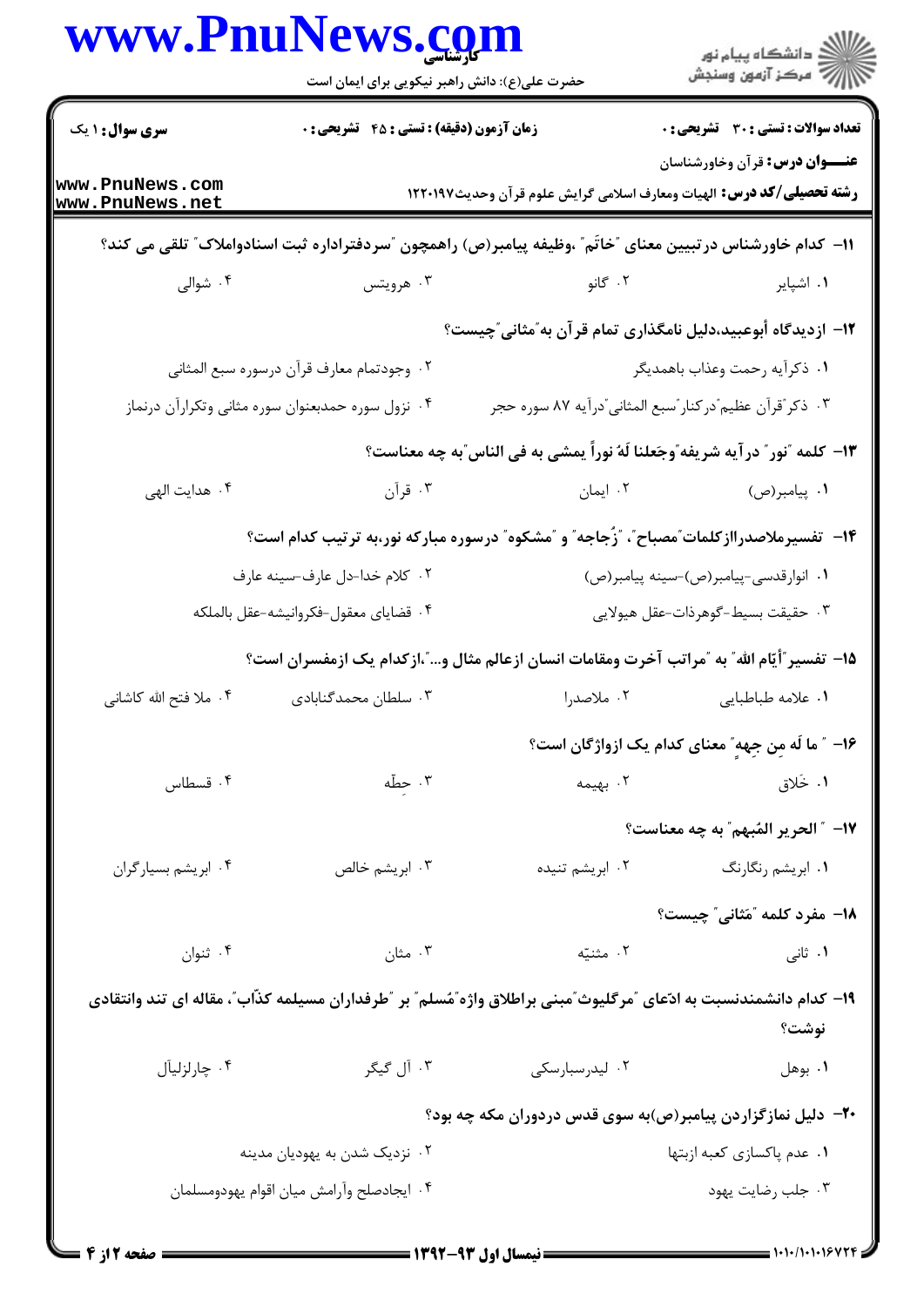|                                    | www.PnuNews.com                                                                                                   |                 | ِ دانشگاه پيام نور<br>// مرکز آزمون وسنجش                                                                             |
|------------------------------------|-------------------------------------------------------------------------------------------------------------------|-----------------|-----------------------------------------------------------------------------------------------------------------------|
|                                    | حضرت علی(ع): دانش راهبر نیکویی برای ایمان است                                                                     |                 |                                                                                                                       |
| <b>سری سوال : ۱ یک</b>             | زمان آزمون (دقیقه) : تستی : 45 آتشریحی : 0                                                                        |                 | <b>تعداد سوالات : تستی : 30 ٪ تشریحی : 0</b>                                                                          |
| www.PnuNews.com<br>www.PnuNews.net |                                                                                                                   |                 | <b>عنـــوان درس:</b> قرآن وخاورشناسان<br><b>رشته تحصیلی/کد درس:</b> الهیات ومعارف اسلامی گرایش علوم قرآن وحدیث۱۲۲۰۱۹۷ |
|                                    | <b>ا۲− ازدیدگاه علامه طباطبایی ، ″کتابت″ در آیه شریفه ″ونکتب ماقدّموا و آثارَهم″ کنایه ازچیست؟</b>                |                 |                                                                                                                       |
|                                    | ۰۲ واجب شدن عمل                                                                                                   |                 | ۰۱ تصمیم برعمل                                                                                                        |
|                                    | ۰۴ عزیمت وقضای حتمی                                                                                               |                 | ۰۳ ثبت اعمال وأثاربجامانده                                                                                            |
|                                    |                                                                                                                   |                 | <b>۲۲</b> - معنای مجازی فعل "صَبَأٌ" چیست؟                                                                            |
|                                    | ۰۲ فرورفتن درآب بمنظورتغسيل                                                                                       |                 | ۰۱ رهاکردن دینی برای واردشدن دردینی دیگر                                                                              |
|                                    | ۰۴ پاک کردن نفس ازپلیدیهای شهوت                                                                                   |                 | ۰۳ بناساختن دین برپایه امور روحانی                                                                                    |
|                                    |                                                                                                                   |                 | <b>۲۳</b> – کدام گزینه ناظربه تفاوت صحیح میان  ؒرسول ؒ و ؒنبی ؒ است؟                                                  |
|                                    |                                                                                                                   |                 | ٠١ رسول ،مأموربه تبليغ رسالت نيست برخلاف نبي.                                                                         |
|                                    |                                                                                                                   |                 | ۰۲ رسول،ملک راآشکارامی بیندبرخلاف نبی.                                                                                |
|                                    |                                                                                                                   |                 | ۰۳ نبی،درپیام آوری واسطه میان خداوخلق است و رسول ،علم خدانزداوست.                                                     |
|                                    |                                                                                                                   |                 | ۰۴ نبی،به معنای حامل پیام است ورسول،به معنای حامل خبر.                                                                |
|                                    | ۲۴– کدام مکتب معتقداست :روح صرفاً جسمی دردرون جسمی دیگربوده ومتشکل ازذرّاتی است که هنگام مرگ متلاشی می            |                 |                                                                                                                       |
|                                    |                                                                                                                   |                 | شود؟                                                                                                                  |
| ۰۴ مشائيون                         | ۰۳ اپیکوریان                                                                                                      | ٠٢ نوافلاطونيان | ٠١ اشراقيون                                                                                                           |
|                                    |                                                                                                                   |                 | ٢۵– ازديدگاه ابوالكلام آزاد، "ذوالقرنين" درتاريخ لقب كيست؟                                                            |
|                                    | ۰۲ داریوش                                                                                                         |                 | ۰۱ اسکندر                                                                                                             |
|                                    | ۰۴ بیشترپادشاهان خارج ازایران                                                                                     |                 | ۰۳ کوروش                                                                                                              |
|                                    | ۲۶– ازنظر ّنولدکه ّ پیامبر(ص) درکدام مرحله به ترتیب ″ گروه سازمان یافته ای رارهبری کرده ّ و ″ قوانین صادرشده بنام |                 |                                                                                                                       |
|                                    |                                                                                                                   |                 | خداوندباسبکی خالی از آرایش کلامی نازل شده اند" ؟                                                                      |
|                                    | ۰۲ مرحله مدنی-مرحله مدنی                                                                                          |                 | ۰۱ مرحله مکی-مرحله مکی                                                                                                |
|                                    | ۰۴ مرحله مدنی-مرحله مکی                                                                                           |                 | ۰۳ مرحله مکی-مرحله مدنی                                                                                               |
|                                    |                                                                                                                   |                 | ۲۷– نولدکه، کتاب تاریخ قرآن خودرابه پیروی ازروش کدام خاورشناس منتشرکرد؟                                               |
| ۰۴ موير                            | ۰۳ ویل                                                                                                            | ۰۲ هرشفلد       | ۰۱ گريم                                                                                                               |
|                                    |                                                                                                                   |                 | ۲۸– درفهرست زرکشی ازواژگان دخیل ،کدام کلمه جزو کلمات زبان هندی است؟                                                   |
| ۰۴ سَرِيّ                          | ۰۳ سینین                                                                                                          | ٠٢ إستبرق       | ۰۱ سُندس                                                                                                              |
|                                    |                                                                                                                   |                 |                                                                                                                       |